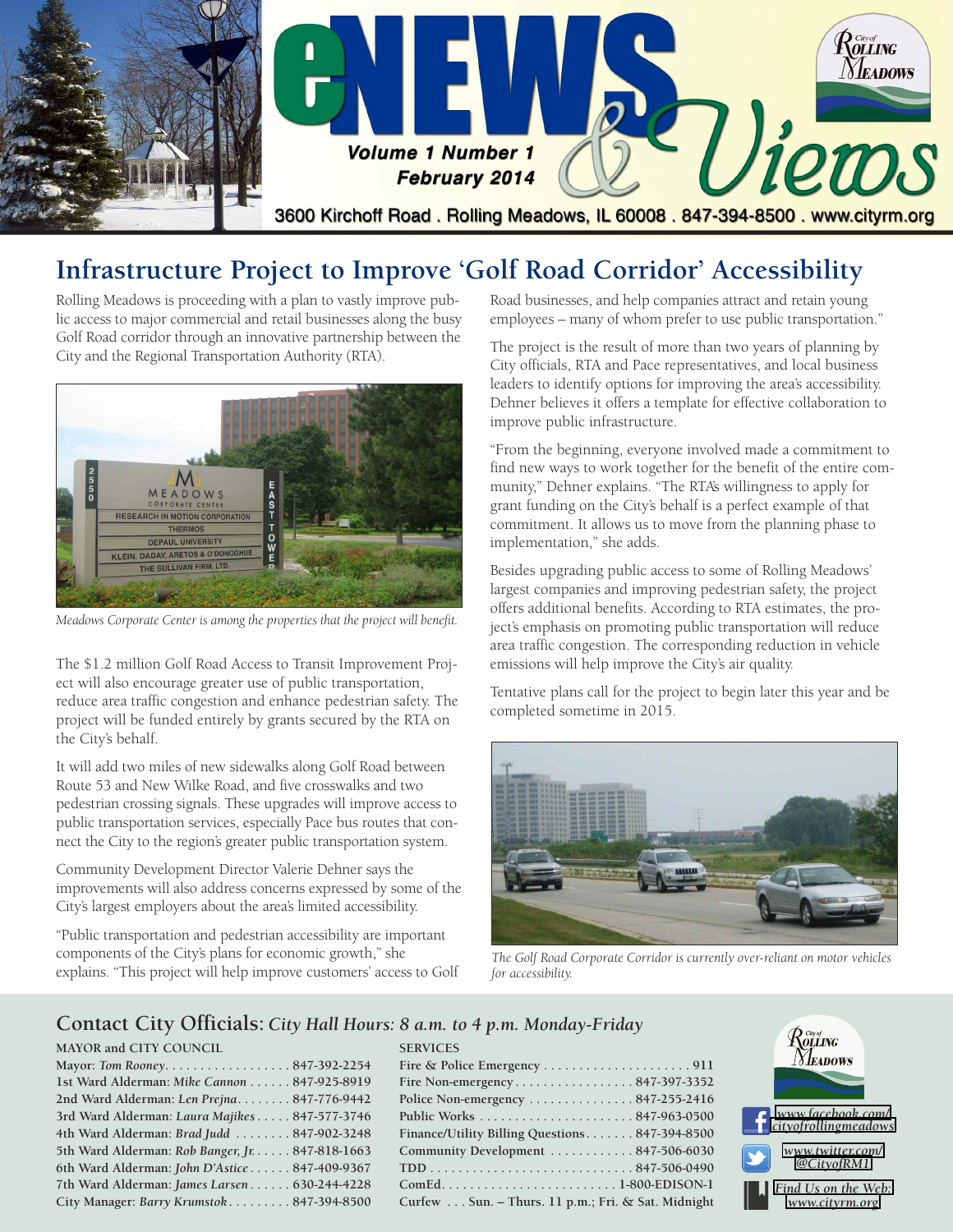

#### *This Month in Rob Banger Rolling Meadows*

**February 4 – Crime Stoppers**, 5:30 p.m.; **Economic Development Committee**, 6 p.m. **Environmental Committee**, 7 p.m.; all at City Hall

**February 6 – Adjudication Hearing** (Parking), 2 p.m., City Hall

**February 10 – Board of Fire & Police Commissioners**, 9 a.m., City Hall

**February 11 – City Council Meeting**, 7:30 p.m., City Hall

**February 13 – Adjudication Hearing**, 1 p.m., City Hall

**February 17 – President's Day.** City Hall, Public Works open; regular refuse pick-up scheduled.

**February 18 – City Council Committee of the Whole**, 7:30 p.m., City Hall

**February 20 – Adjudication Hearing** (Red Light), 2 p.m., City Hall

**February 25 – City Council Meeting**, 7:30 p.m., City Hall

### **Northrop Grumman Employee Honored for Engineering Excellence**



Northrop Grumman's Diane LaFortune was named a 2013 recipient of the Society of Women Engineers' Emerging Leader Award. The award cites LaFortune's "excellence in mechani-

*Diane LaFortune*

cal engineering for high-performance airborne systems" and for "successful and talented leadership of multidisciplinary teams."

### **Alderman Rob Banger to Host Informational Meeting on New Community Garden, Feb. 24**



Fifth Ward Alderman Rob Banger will host an informational meeting on plans to create a Community Garden in downtown Rolling Meadows, Monday, February 24, 5 p.m. in

Room 230 at City Hall. Residents who would like to take part in the project are welcome to attend.

The Community Garden will be planted this spring on a City-owned parcel of

land along Salt Creek, adjacent to the Jewel Shopping Center. To learn more, contact Alderman Banger at *[jrbanger@att.net](mailto:jrbanger@att.net)*.

As plans and preparations for the Garden

move forward, *News & Views* talked with Alderman Banger about the project. Excerpts from the conversation follow:

#### Q. **How did you get involved in this project? Do you have prior experience with a community garden?**

A. I helped build a 16-plot community garden at work about four years ago. It has become a very successful venture that draws strong interest from my co-workers each spring. Based on discussions I have had with members of the Rolling Meadows Garden Club and people at last year's Farmers & Food Trucks events, I think there will be plenty of

interest in this new project as well.

- Q. **How many plots will be available?**
- A. We will start with a 16-plot garden, with each plot measuring 4' x 8'. We can add more if the demand is there and possibly expand to other locations throughout the City.

#### Q. **What are your goals for the Community Garden?**

A. I hope this will serve as an opportunity to help people learn more about our food supply. It will also offer residents with properties that have

less-than-ideal soil and sun conditions, or those who live in apartments and condominiums, the opportunity to garden. Please excuse the pun, but this little project

will hopefully "plant a seed" that grows into something much larger, as people become more interested in growing healthy, natural foods.

Q. **What are your favorite foods to grow?**

A. In my backyard garden, I grow tomatoes, spinach, peas, zucchini, hot and sweet peppers, potatoes, cucumbers, and bush and pole beans. They have always been my favorites. In a community garden setting, I usually prefer plants such as heirloom varieties, Brussels sprouts, eggplant and kale, that do not grow too large and overtake other plots.

# **'eBilling' Saves Taxpayers Money**

eBilling, Rolling Meadows' Web-based utility billing program, helps save taxpayers thousands of dollars each year in printing and mailing costs. Rather than receiving a printed bill in the mail, eBilling customers receive a monthly email with a link to their utility billing state-

ment. Balances may be paid through online banking, the City's Web-based Utility Bill Management System, by mail or in person at City Hall.

The service – currently used by nearly 15% of the City's utility customers – also lets users review a two-year billing history for their account and provides a link to the City's newsletter, *News & Views*.

Register for eBilling online at **<www.cityrm.org/finance>**. For more information, contact the Finance Department at 847-394-8500.

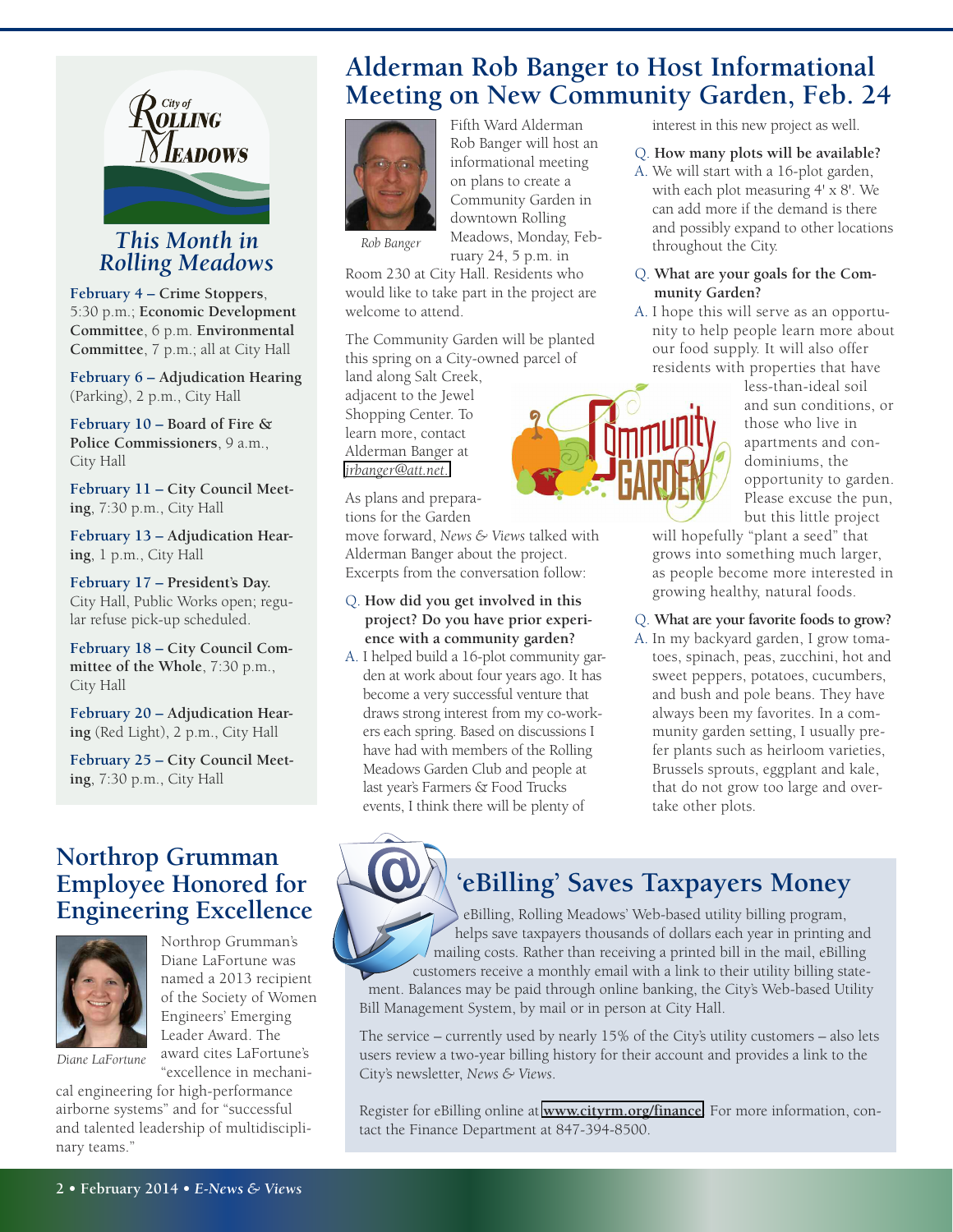## **Extreme January Weather Proves No Match for Public Works Staff**

"Polar vortex" entered the public lexicon in early January, as extreme winter weather wreaked havoc across the country. But for the City's Public Works employees, it was just a usual few weeks on the job:

#### **Record Snow Fall**

When 12 inches of snow blanketed the City on the first two days of January – the worst New Year's storm in 15 years – snow



*Salt shipments arrive at Public Works.*

removal crews sprang into action and successfully cleared the City's streets from curb to curb. While several communities throughout the area experienced road salt shortages during the month, the City's salt stockpile remained ample.

"We had a lot of salt left over from previous seasons with limited snowfall, but we still ordered enough to be ready for this winter," Public Works Director Fred Vogt explains. "It proves that salt usage tends to balance out over time, as does winter weather."

#### **Sub-Zero Temperatures**

There is one simple reason Public Works' refuse crews completed their regular garbage pick up on Monday, January 6, when the thermometer dropped to minus 16 degrees. "No one gave any serious thought to cancel the service," Vogt explains. "Our employees simply bundled up and went to work."

As one of the only communities in the Chicago area that provides its own refuse pickup, Rolling Meadows customers avoided the fate of residents in other communities, where many contract refuse services were delayed due to the extreme cold.

### **Community Meetings to Discuss Proposed Fire Station Relocations**



Fire Chief Scott Franzgrote will lead a series of community discussions in March and April to update residents on proposed plans to relocate the Fire Department's two fire stations.

*Scott Franzgrote*

The discussions will take place Tuesdays, March 25 and April 8, at City Hall, prior to City Council's regular meetings. Additional gatherings will be held Thursdays, March 27 and April 10, at the Thomas Fogarty Fire Station (3111 Meadow Drive). All meetings will begin at 6 p.m.

City officials initiated a review of current station locations after data confirmed a growing number of emergency calls were concentrated in the City's eastern and southern areas. These calls are experiencing longer response times based on current station locations. "Right now, we are increasingly unable to achieve our benchmark response time of four to six minutes because our stations are too far away from where these calls are originating," Chief Franzgrote says. "As Fire Chief, I find that unacceptable."

Fire Department and City officials have identified three potential options for ensuring that the Fire Department continues to deliver the highest levels of fire,

rescue and emergency medical services as the community continues to grow.

• **Relocate both fire stations** – Moving the Fogarty Fire Station (Station 15) further south and the Neuckranz Fire Station (Station 16, 2455 Plum Grove Road) further east would realign the two fire stations in a manner that is more

appropriate to the City's geographical layout, population density, risk profile and service demand levels.

• **Relocate Station 15 only** – Finding a suitable

new location for Station 15, while leaving Station 16 in its current spot, would also improve the Fire Department's ability to better meet the needs of the community it serves.

• **Repair/Rebuild Station 15 at its current location** – Rebuilding Station 15 at its existing location would address worsening problems with the building's structural integrity, but would not alleviate concerns over the amount of time it takes to reach the southeastern portions of the City. Completing these repairs will require a substantial financial investment.

"The decisions we make over the next several months will most likely impact the Fire Department's operations for the



next 50 years," Chief Franzgrote explains. "These community meetings will provide greater detail and cost estimates for each option being discussed, and help gauge the opinions of

*Fogarty Fire Station, 3111 Meadow Drive*

the residents we serve."

The discussions will help City leaders determine the best option for moving forward. City Council members plan to discuss the issue in depth at its Tuesday, April 15 Committee of the Whole meeting.

For more information, contact the Rolling Meadows Fire Department at 847-397- 3352 or visit at **<www.cityrm.org/rmfd>**.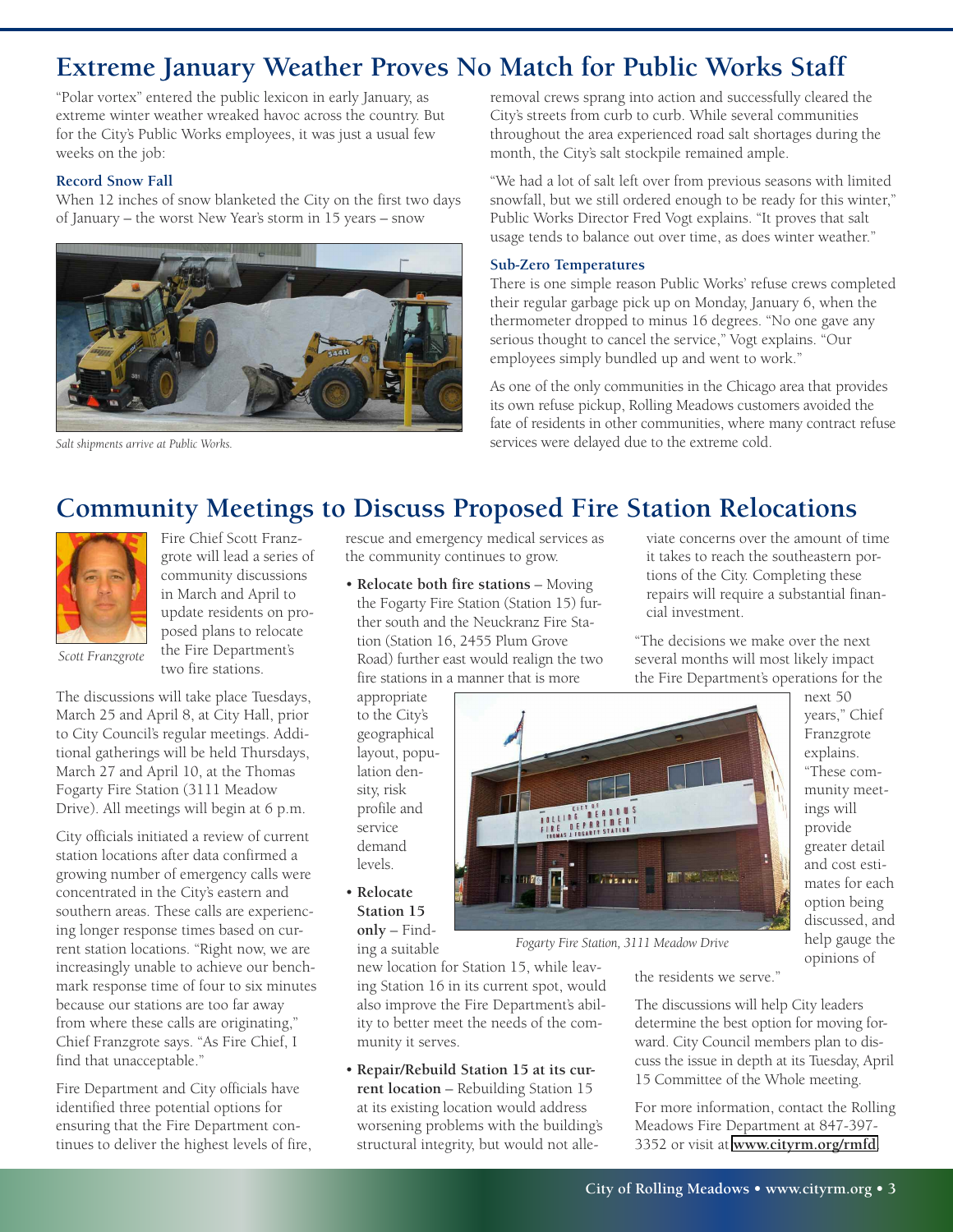#### *Someone You Should Know* **Longtime Resident Alice Fitzgerald Logs More Than 1,000 Volunteer Hours**

Ninety-two year-old Alice Fitzgerald has logged more than 1,000 hours of service with the Public Works Department since she began volunteering there in the summer of 2011. It is just the latest example of her commitment to serving the community she has called home for nearly 60 years.

> Public Works Director Fred Vogt says Alice has a knack for answering residents' questions about Department services and is able to advise them about periodic changes

"As a long-time resident, Alice is able to clearly explain to residents how certain procedures may be different than in years' past. People



*Alice Fitzgerald*

tend to listen to her because of her background," he says.

in procedures.

Alice also helps organize and maintain Department files, assists with residential mailings, answers phones, and completes a variety of other tasks, as needed.

"She always comes in with a smile," Vogt adds. "She loves working with the guys and telling them what to do. Alice is also a terrific baker. No one here can resist her lemon bars."

Alice is the current President of the Rolling Meadows Historical Society, and has been deeply involved in many City activities over the years, including the Citizens Public Works, Police and Fire Academies. She has helped with book sales at the Rolling Meadows Library, driven seniors to medical appointments, and volunteered at the Rolling Meadows Senior Center.

She is proud of the life she and her husband, Ted, built for themselves in Rolling Meadows. She still lives in the same home they bought with a \$10 down payment in 1955.

"That was one of the best days of our lives," Alice recalls. "We had seen the ad in the Chicago Tribune about a new community called Rolling Meadows. We looked at model homes on Campbell and Wilke, and knew immediately that it was the place for us."

Nearly 60 years later, Rolling Meadows is better off for it.

### **City Earns 27th Consecutive Award for Financial Reporting Excellence**

Rolling Meadows collected its 27th consecutive Certificate of Achievement for Excellence in Financial Reporting, demonstrating the City's commitment to budgetary transparency and the highest accounting standards, Finance Director Melissa Gallagher reports.

The award, presented by the Government Finance Officers Association of the United States and Canada (GFOA), followed an annual review of Rolling Meadows' financial and accounting processes by independent auditors and financial professionals across the country.

The City's Comprehensive Annual Financial Report "has been judged by an

impartial panel to meet the highest standards of the program, including a com-

mitment to fully disclose the City's financial situation," according to a news release by the GFOA.

Gallagher says these reviews help Finance Department professionals identify opportunities to further improve Rolling Meadows' financial operations.

"The annual audit helps facilitate a commitment to financial transparency. That, in turn, offers opportunities to further improve our processes," she explains.

"Everyone in the Finance Department is very proud to continue Rolling Meadows'

impressive streak of recognized accounting excellence<sup>"</sup>

The Certificate of Achievement for Excellence in Financial Reporting recognizes government units and public employee retirement systems whose comprehensive annual financial reports achieve the highest stan-

dards in accounting and financial reporting. For more information, visit **www.gfoa.org**.

## **Illinois State Law Bans Motorists' Use of Hand-Held Cell Phones**

Illinois law now prohibits the use of hand-held cell phones while driving anywhere in the state. Fines begin at \$75 and rise for repeat offenders.

The law also stipulates harsher penalties, including prison time, for drivers who cause accidents while using cell phones or other electronic devices.

"Studies by the U.S. Department of Transportation show that motorists who talk on their phones while driving – so-called 'distracted drivers' – are four times more likely to be involved in an accident," Police Chief Dave Scanlan explains.

Chief Scanlan adds that drivers should use hands-free or voice-activated devices when in their vehicles. These are exempt from the new law.



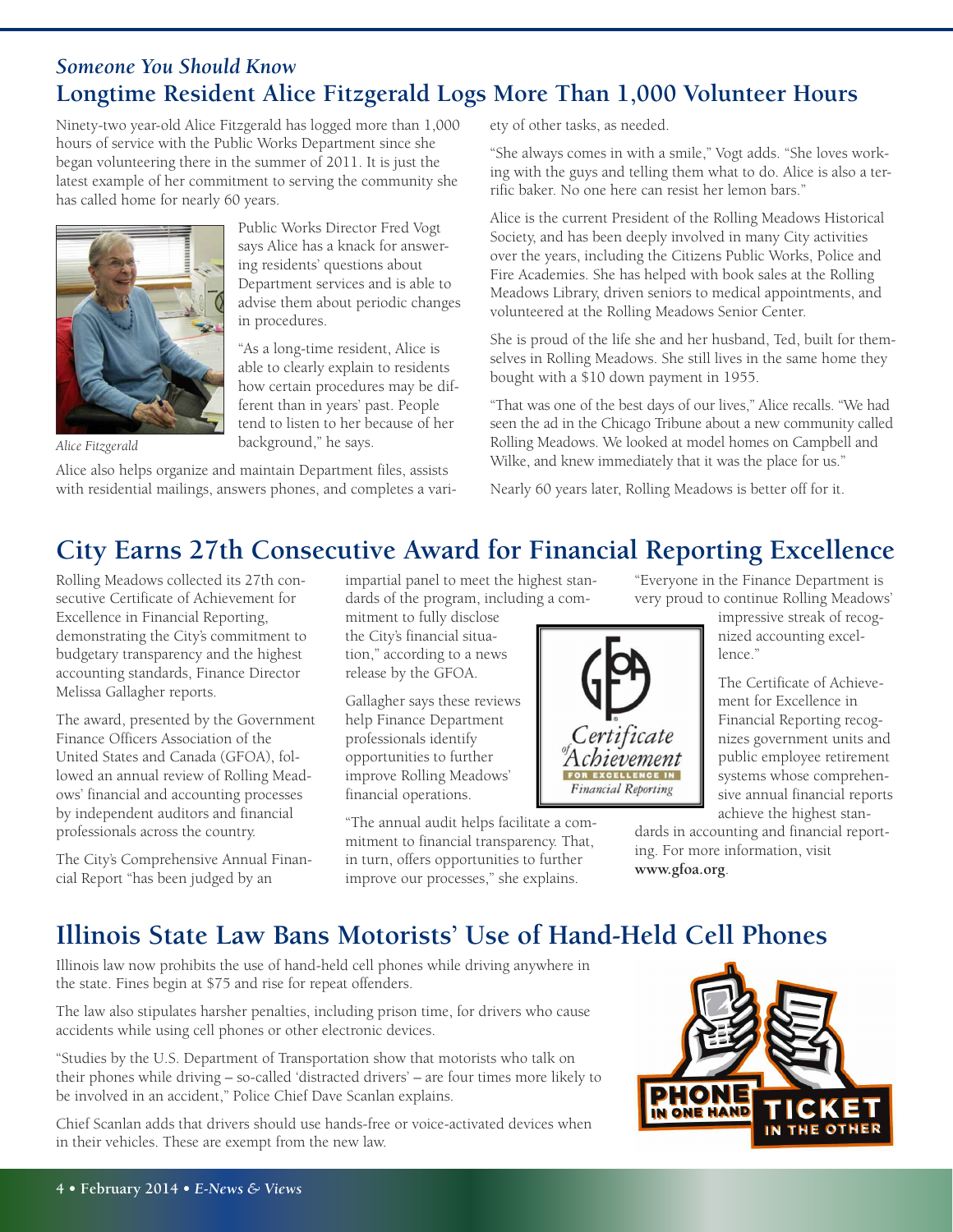### **Volunteers Sought to Continue Farmers & Food Trucks' Success**

City officials are seeking volunteers to help organize this year's Farmers & Food Trucks program series, which will again offer guests a range of savory menu items prepared by onsite food trucks, handmade crafts from local artisans, locallygrown produce and much more.

This year's events will take place Saturdays, May 24, June 28, July 26, August 23, and September 27, 10 a.m. to 2 p.m., in the City Hall parking lot.

The monthly program series, launched in 2013, has succeeded

beyond expectations. It is designed to bring people together, celebrate Rolling Meadows' uniqueness, and encourage visitors to explore the downtown area.

"Last year, we created a new vision for a community farmers' market. Now, we are asking residents to help build on that success," explains Zach Creer, Assistant to the City Manager and the program's Market Manager. "With your help, we can continue attracting new vendors to par-

> ticipate – many of whom have already expressed strong interest in what we have to offer – and expand the events' appeal."

Residents who would like to volunteer may contact Creer at 847- 394-8500 or

*[creerz@cityrm.org](mailto:creerz@cityrm.org)*. Vendors who are interested in joining this year's Farmers & Food Trucks program will find additional information and registration forms at **<www.cityrm.org>**.



#### *Farmers & Food Trucks 2014 Schedule*

**Saturday, May 24 Saturday, June 28 Saturday, July 26 Saturday, August 23 Saturday, September 27**

*All events held 10 a.m. – 2 p.m. in the City Hall parking lot (3600 Kirchoff Road).*

## **Street of the Week Program 'Curbs' Unsafe Driving in Residential Areas**

The Rolling Meadows Police Department's Street of the Week program has contributed to an overall decline in the number of speeding and other reckless driving incidents on residential side streets, Commander Tom Calcagno reports.

The program, launched in February 2012, places patrol officers in locations where residents have observed prolonged patterns of unsafe driving. Each week, police officers focus their efforts on a

| February 'Street of the Week' Schedule                 |                 |
|--------------------------------------------------------|-----------------|
| <b>WEEK OF</b>                                         | <b>LOCATION</b> |
| <b>February 3</b> Owl Drive (at Bobwhite Lane)         |                 |
| February 10 Lincoln Avenue (Hicks Road to Taft Avenue) |                 |

February 17 . . . . . . . . . Silentbrook and Pebblebrook Lanes **February 24** . . . . .Hawk Lane *(Dove Street to Meadow Drive)*

specific section of Rolling Meadows. The goal is to improve driver awareness of posted speed limits and traffic signs, and encourage compliance.

"The Police Department has experienced a significant decrease in the number of speeding and unsafe driving violations issued in residential areas throughout the City, based in large part on the regular presence of police officers to enforce posted speed limits," Cdr. Calcagno explains. "It has proven to be a very successful approach for responding to residents' concerns about unsafe driving and improving public safety."

Residents – and drivers – may check the Police Department's Webpage **[\(www.cityrm.org/rmpd\)](www.cityrm.org/rmpd)** to learn where enforcement operations are taking place each week. To report areas of traffic safety concern, contact the Police Department Service Desk at 847-255-2416.



#### **Youth Baseball Registration**

Registration for Lil & Big T-Ball (ages 4-6) or Youth Baseball (ages 7-18) runs through April 1. Register at **<www.rmparks.org>** or at the Community Center.

**Super-Couponing: Changing the Way You Shop** *Wednesday, February 19, 6:30 p.m. Rolling Meadows Community Center (3705 Pheasant Drive)*

This fast-paced, fun workshop, led by couponing expert Jill Cataldo, offers techniques for following sales, and using coupons to their fullest advantage. This event is free to all Rolling Meadows Park District Residents (non-residents \$1). To RSVP, call 847-818-3205.

**Daddy Daughter Dance** *Friday, February 21, 6-8 p.m. Park Central (3000 Central Road)*

Join us as we transform the Park Central Banquet Hall into our very own Daddy and Daughter Carnival. There will be plenty of food, entertainment and dancing. Register online at **<www.rmparks.org>** or at the Community Center.

For more information, please visit **<www.rmparks.org>** or call 847-818-3220.